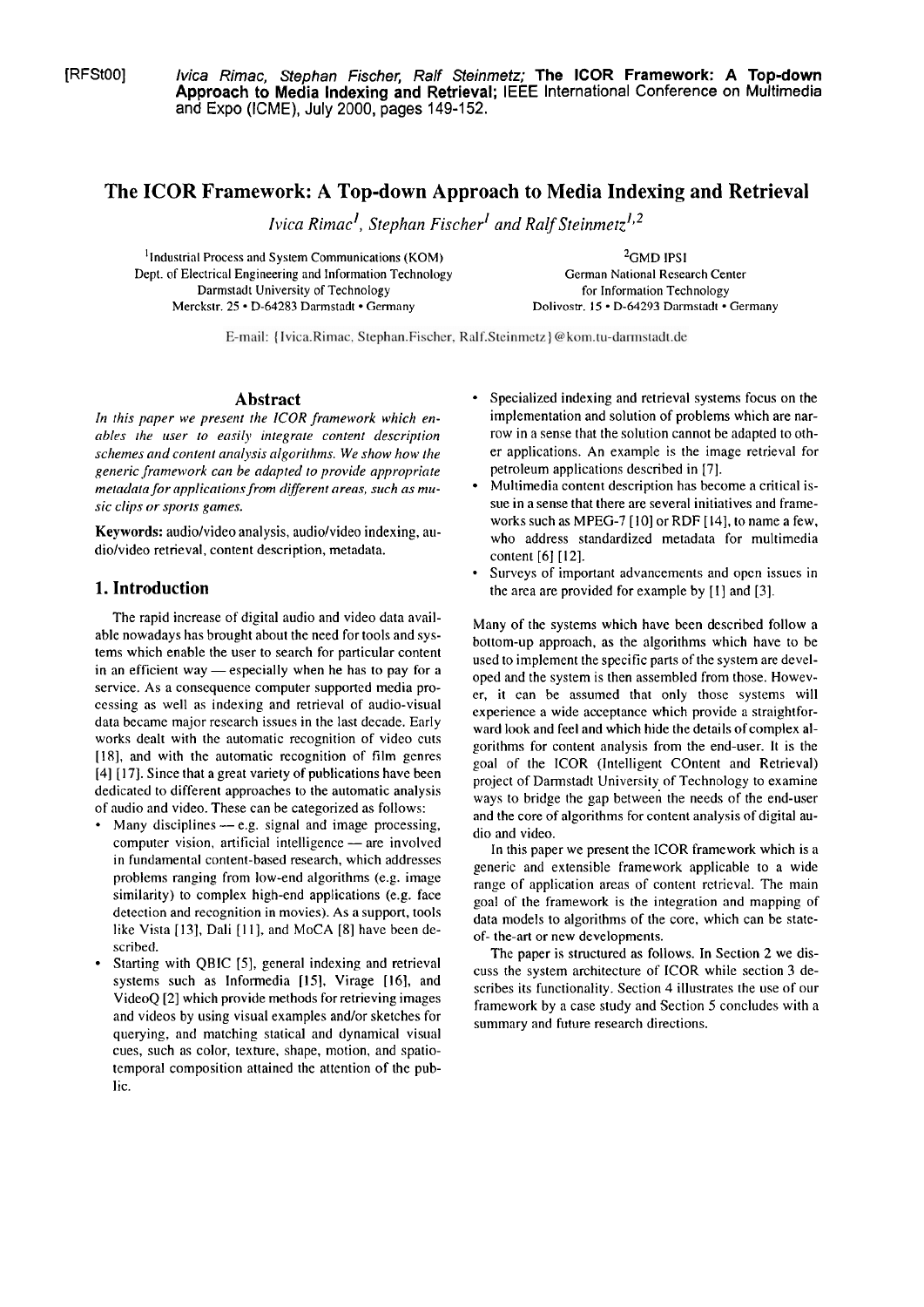## **2. System Architecture of ICOR**

To be able to map the needs of the end-user to the core of algorithms for content analysis of digital audio and video we propose an architecture consisting of 4 laycrs:

- the user interface level
- the meta level, where the metadata models are stored,
- the system level, which comprises the analysis modules and the control unit,

the data level, which includes the raw audio-visual data (input) and the description data (output).



**Figure** 1. System architecture of ICOR.

Using a subset of these layers it is possible to derive a set of modular algorithms necessary to implement a specific ap plication. The functionality of the meta and the system level are described in the next paragraphs.

### **2.1. Metadata Level**

The idea behind the ICOR-approach is based on the assumption that a content processing application can be described by unique features and characteristics to a great extent, as an application belongs in most cases 10 one or only a few domains. Each domain can be represenied by one or more metadata models. The characteristics of a metadata model can be categorized into bibliographical, structural, and content descriptive metadata. When searching for particular content usually only a subset of these characteristics will be needed which have to be applied in a combined way. An example could be the query "Search that part of the music clip of a particular singer in which the chorus is performed".

To be able to integrate metadata schemes like the Resource Description Framework (RDF) and MPEG-7 once they will become standards, we use the syntax of XML for the description of content. An example, which has been described in more detail in [9], is provided in section 4.

#### **2.2. System Level**

The indexing model can be used to derive analysis modules automatically without the involvement of the end-user. Hence both modules represent the "knowledge" of a media indexing system. ICOR uses modules to encapsulate analysis algorithms, as well as description schemes. As both ihe needs of the user and research results in core content processing can change rapidly, it is essential to be able to insert, modify, or replace these modules when necessary. The only constraint for the integration of new metadata modules is that they apply the syntax of XML.

Algorithms for core content analysis may process media, extract content, transform media, and also integrate neural networks. In most cases combinations of these algorithms yield better results, requiring means to combine algorithms via logical rules. As a consequence the data types to be exchanged between the modular algorithms should be as universal as possible since a restriction to a specific type would create incompatibilities between modules 181. In lCOR we hide the functionality of the modular algorithms in Java-Beans and increase the computational speed by using native implementations connected via JNI. If an algorithm has to be exchanged we remap the corresponding interface to the new algorithm if necessary. To provide support for the tasks described above, each analysis module is enriched by metainformation according to both a machine processible and a human rcadable XML-description, as presented in Figure 2.

```
cAModule In=" ...' name=". .."> 
   <input-type> ... c/input-type> 
   <output-type, ... c/output-type> 
   <usage> 
      cmetamodel ID="..:>[Name of Module] 
      <status>ll213</status> 
      cinput-from ID= ...." >[Namel</input-from> 
      ... coutput-to ID=" ..: >INamel</output-to> 
      </metamodel>
      <metamodel ID="..."
   </usage>
</AModule
```
**Figure** 2. Description scherne for analysis modules.

These descriptions include the input and output data type of a module, the usage in specific metadata modules, thc status These descriptions include the input and output data type of<br>a module, the usage in specific metadata modules, the status<br>of the output — description object, input for other modules, of the output — description object, input for other modules, or both — in each specific module, and the other analysis modules to which the modular algorithm is connected.

To guarantee a frictionless processing the control unit performs the interaction with the user and communicates with other system components. In cases when two or more modules need the Same input, it is obvious that calling the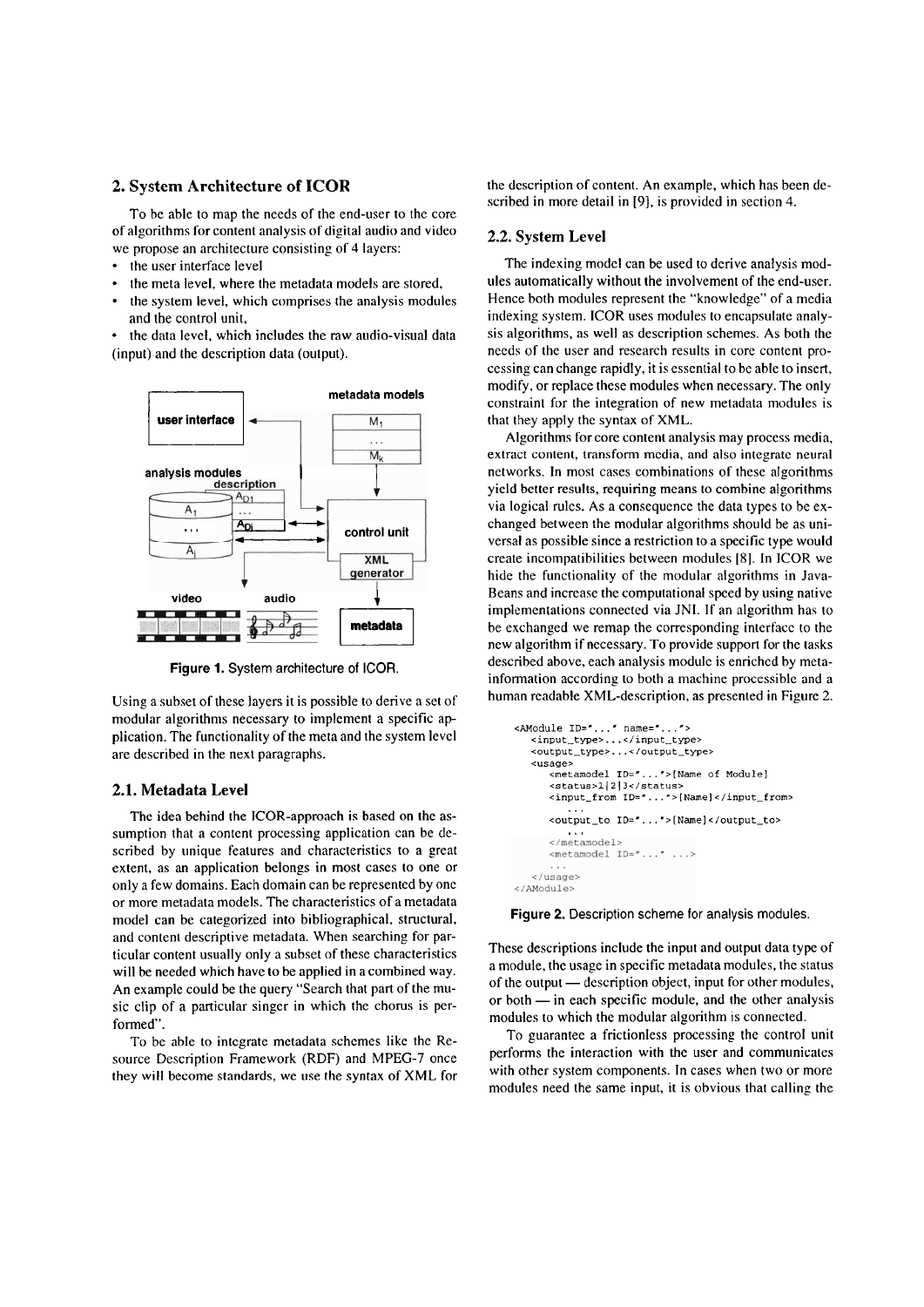same preprocessing module for each processing chain leads to computational overhead. But since each analysis module is provided with a description, the control unit utilizes this information to calculate the most effective sequential diagram and to check for incompatibilities. Furthermore it is the task of the control unit to guarantee the existence of the output of a module in the memory as long as it is necessary, but to erase it as soon as possible to keep the memory usage low.

## **3. Functionality**

We support two usage modes in the ICOR system: the expert mode, in which the system is maintained, and the user mode, which provides the functionality to index audiovisual data based on a sclected metadata model.

### **3.1. Maintaining the System — the Expert Mode**

The administrator of the system integrates metadata and analysis modules into the framework. He starts with the creation of a metadata module and the determination of the necessary processing chains for that particular model. The analysis modules can either be obtained from the database of existing modules, utilizing module descriptions for support, or new modules have to be inserted. In the latter case a description is set up for each new module and the entries for I/O types are provided by the administrator. Since the information about the actual metadata module is known and the connected analysis modules are defined by the composed processing chain, the corresponding entries in a module's description (Figure 2) are filled automatically.

The control unit utilizes the interface specifications to perform incompatibility checking to avoid abnormal termination in the indcxing mode. The control unit adds all modules to a list according to the composed processing chains, and subsequently sorts the list to avoid multiple calls to the same algorithm. As a result one instance of the sequential control protocol is calculated automatically for each metadata model, stored and linked to the metadata module. In the indexing mode it is invoked when the specific model is selected and the indexing process is controlled by ihe control unit.

When the administrator starts a modification task of a metadata module, the processing chains are derived according to the instance of the sequential control protocol. Subsequently the administrator can delete a metadata entry, after which the corresponding processing chain is removed and the sequential control protocol is recalculated. If the administrator chooses to exchange an element of a processing chain, the interface specifications are used to check for incompatibility. Sincc the replaced module is not used in the specific metadata model anymore, the corresponding en-

tries are removed from its description and added to the new module's meta-information. The recalculation of the sequential control finalizes the task. If the analysis module is obsolete and no other meta model entry exists in its description, the administrator may choose to remove it from the database.

In Summary the ICOR framework is flexible in a sensc that the number of analysis rnodules which can be integrated into ICOR is theoretically unbound. The integration of new modules requires a minimum of modification overhead

#### **3.2. Indexing of Audio-Visual Data — the User Mode**

In the indexing mode the user specifies the raw data file and selects an appropriate metadata model from the model database. According to the linked sequential control protocol the control unit calls the necessary analysis modules and guarantees that all temporal data is kept in memory until all other processes, which need the data as input, are terminated. Finally the output of the top modules of each processing chain is transformed into a content description according to the metadata scheme.

## **4. ICOR Case Study**

In this section we present an example of how ICOR works. First we explain how our audio description scheme and the necessary set of algorithms are implemented by the administrator. We then show how the user plays with the system in order to index a music piece.

In the first step a new model for the indexing of music clips is created by an adrninistrator of ICOR. The model can then be used by common users to index music clips. An example for an audio description is described in Figure **3,** details can be found in [9].

```
<audio type="song";
  <title>...</title>
  <type>live|studio</type>
  <genre>classic | rock</genre>
  <applause_set>
     <applause id="1" start="..." end="..."></a)
  </applause_set>
  <description>
     </description>
\frac{1}{2}
```
**Figure 3.** Audio description scheme.

In the second step the necessary algorithms have to be derived, for example the recognition of the genre and type of a clip, an applause detection and the extraction of rhythm. In most cases the title of a music clip cannot be recognized automatically. We hence initiate a user interaction request